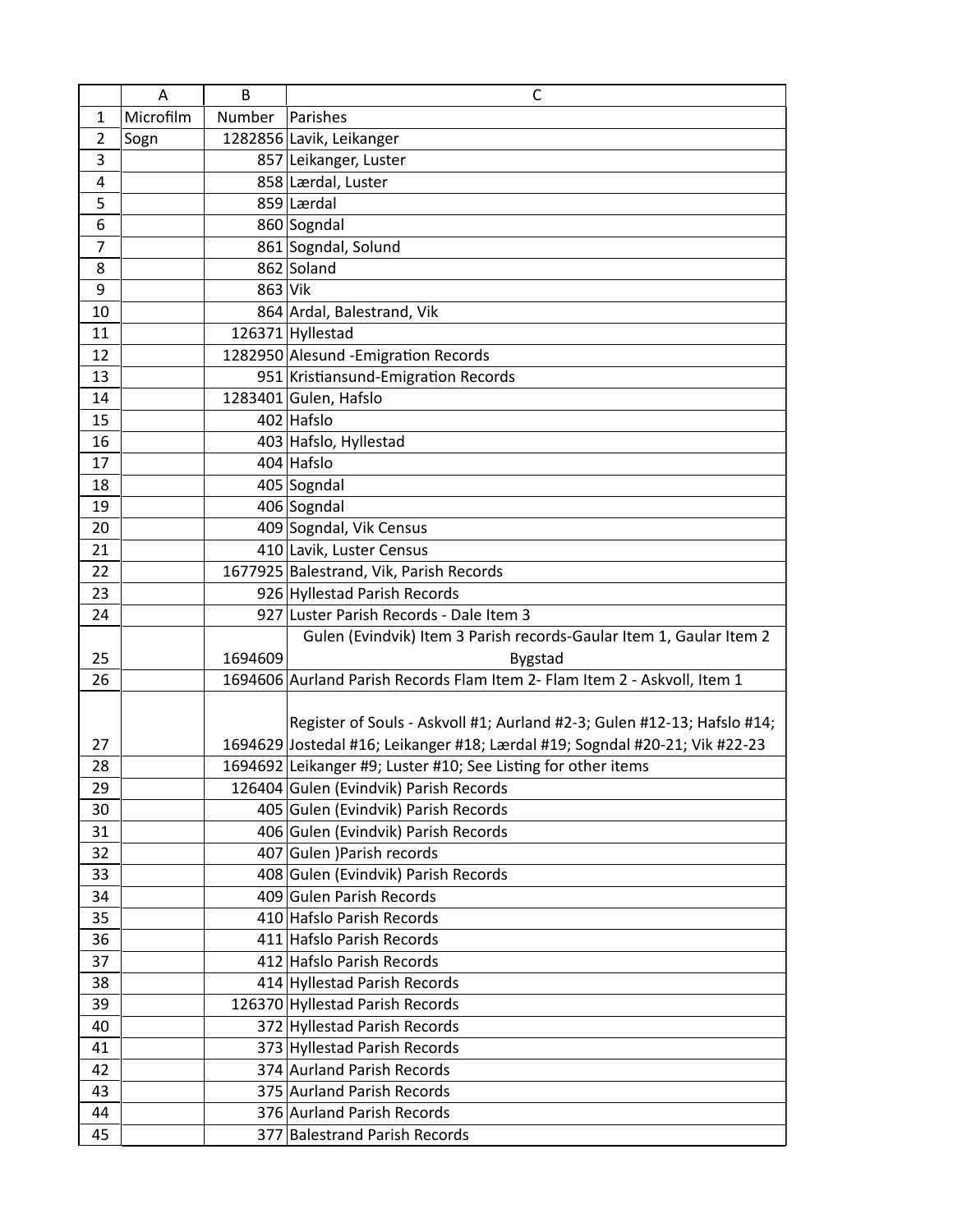|    | A      | B             | C                                                                  |  |
|----|--------|---------------|--------------------------------------------------------------------|--|
| 46 |        |               | 122979 Civil Census                                                |  |
| 47 |        |               | 122980 Civil Census                                                |  |
| 48 |        |               | 122983 Military Census                                             |  |
| 49 |        |               | 122972 Parish Priest Census                                        |  |
| 50 |        |               | 973 Parish Priest Census                                           |  |
| 51 |        | 123004 Census |                                                                    |  |
| 52 |        |               | 123141 Aurland, Balestrand, Leikanger, Sogndal, Vik Census         |  |
| 53 |        |               | 142 Ardal, Hafslo, Jostedal, Lærdal, Luster Census                 |  |
| 54 |        |               | 126452 Indre Court Records                                         |  |
| 55 |        |               | 453 Indre Court Records                                            |  |
| 56 |        |               | 454 Jostedal Parish Records                                        |  |
| 57 |        |               | 126461 Luster Bygdebok Jon Laberg                                  |  |
| 58 |        |               | 462 Luster Parish Register                                         |  |
| 59 |        |               | 463 Luster Parish Records                                          |  |
| 60 |        |               | 273448 Ardal Census                                                |  |
| 61 |        |               | 123140 Gulen, Hyllestad, Lavik Census                              |  |
| 62 |        |               | 823600 Kryrkjebø - Extract Birth, Death, Marriage - Item 1, Item 3 |  |
| 63 |        |               | 1282835 Aurland Parish Records                                     |  |
| 64 |        |               | 836 Aurland-Balestrand-Vik Parish Records                          |  |
| 65 |        |               | 1282847 Gulen-Lavik Parish Records                                 |  |
| 66 |        |               | 848 Gulen, Hafslo, Lavik Parish Records                            |  |
| 67 |        |               | 849 Hafslo Parish Records                                          |  |
| 68 |        |               | 850 Hyllestad Parish Records                                       |  |
| 69 |        |               | 851 Hyllestad Parish Records                                       |  |
| 70 |        |               | 852 Jostedal Parish Records                                        |  |
| 71 |        |               | 855 Lavik Parish Records                                           |  |
| 72 |        |               | 278128 Hyllestad Parish Records                                    |  |
| 73 |        |               | 129 Hyllestad Parish Records                                       |  |
| 74 |        |               | 130 Belestrand Parish Records                                      |  |
| 75 |        |               | 278140 Gulen (Evindvik) Parish Records                             |  |
| 76 |        |               | 141 Gulen (Evindvik) Parish Records                                |  |
| 77 |        |               | 142 Hafslo Parish Records                                          |  |
| 78 |        |               | 278144 Jostedal Parish Records                                     |  |
| 79 |        |               | 278146 Lavik Parish Records                                        |  |
| 80 |        |               | 147 Leikanger Parish Records                                       |  |
| 81 |        |               | 148 Luster Parish Records                                          |  |
| 82 |        |               | 149 Luster Parish Records                                          |  |
| 83 |        |               | 150 Lærdal Parish Records                                          |  |
| 84 |        |               | 278153 Sogndal Parish Records                                      |  |
| 85 |        |               | 278156 Vik Parish Records                                          |  |
| 86 |        |               | 157 Vik Parish Records                                             |  |
| 87 |        |               | 158 Ardal Parish Records                                           |  |
| 88 |        |               | 273444 Jostedal Census                                             |  |
| 89 |        |               | 445 Luster Census                                                  |  |
| 90 |        |               | 446 Luster Census                                                  |  |
| 91 |        |               | 447 Hafslo Census                                                  |  |
| 92 | Bergen |               | 357704 Emigration Records                                          |  |
| 93 | Sogn   |               | 386157 Ardal Bygdebok Jon Laberg                                   |  |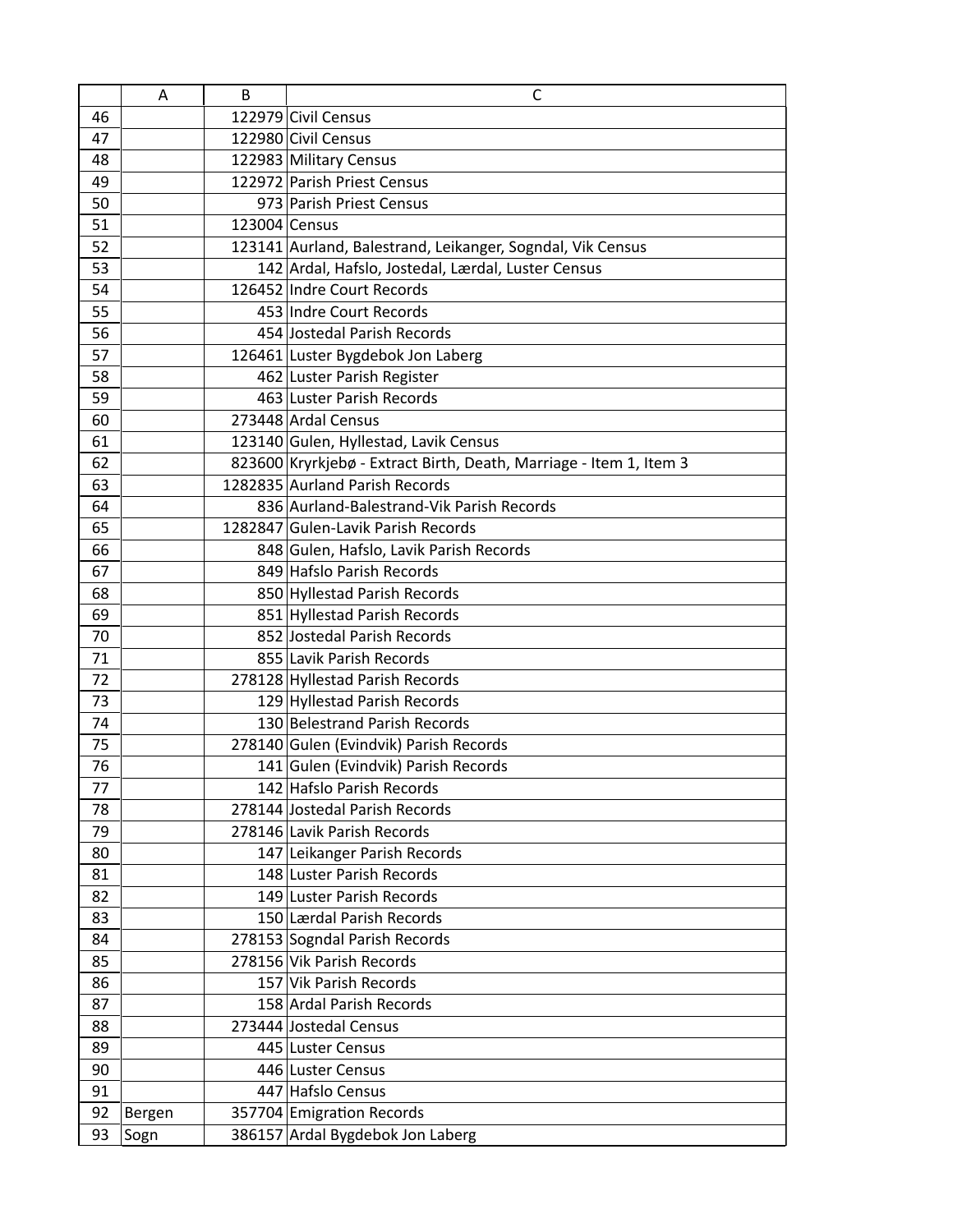|     | A | B | C                             |
|-----|---|---|-------------------------------|
| 94  |   |   | 126464 Lavik Parish Records   |
| 95  |   |   | 465 Lavik Parish Records      |
| 96  |   |   | 466 Leikanger Parish Records  |
| 97  |   |   | 467 Leikanger Parish Records  |
| 98  |   |   | 468 Leikanger Parish Records  |
| 99  |   |   | 469 Lærdal Parish Records     |
| 100 |   |   | 470 Lærdal Parish Records     |
| 101 |   |   | 126538 Sogndal Parish Records |
| 102 |   |   | 539 Sogndal Parish Records    |
| 103 |   |   | 540 Sogndal Parish Records    |
| 104 |   |   | 541 Sogndal Parish Records    |
| 105 |   |   | 542 Sogndal Parish Records    |
| 106 |   |   | 126583 Probate Records        |
| 107 |   |   | 584 Vik Parish Records        |
| 108 |   |   | 585 Vik Parish Records        |
| 109 |   |   | 586 Vik Parish Records        |
| 110 |   |   | 587 Vik Parish Records        |
| 111 |   |   | 126631 Ytre Court Records     |
| 112 |   |   | 632 Ytre Court Records        |
| 113 |   |   | 273430 Balestrand Census      |
| 114 |   |   | 431 Vik Census                |
| 115 |   |   | 432 Vik Census                |
| 116 |   |   | 433 Kyrkjebø Census           |
| 117 |   |   | 434 Lavik Census              |
| 118 |   |   | 435 Solund Census             |
| 119 |   |   | 436 Gulen Census              |
| 120 |   |   | 437 Hyllestad Census          |
| 121 |   |   | 438 Lærdal Census             |
| 122 |   |   | 439 Borgund Census            |
| 123 |   |   | 440 Aurland Census            |
| 124 |   |   | 441 Sogndal Census            |
| 125 |   |   | 442 Sogndal Census            |
| 126 |   |   | 443 Leikanger Census          |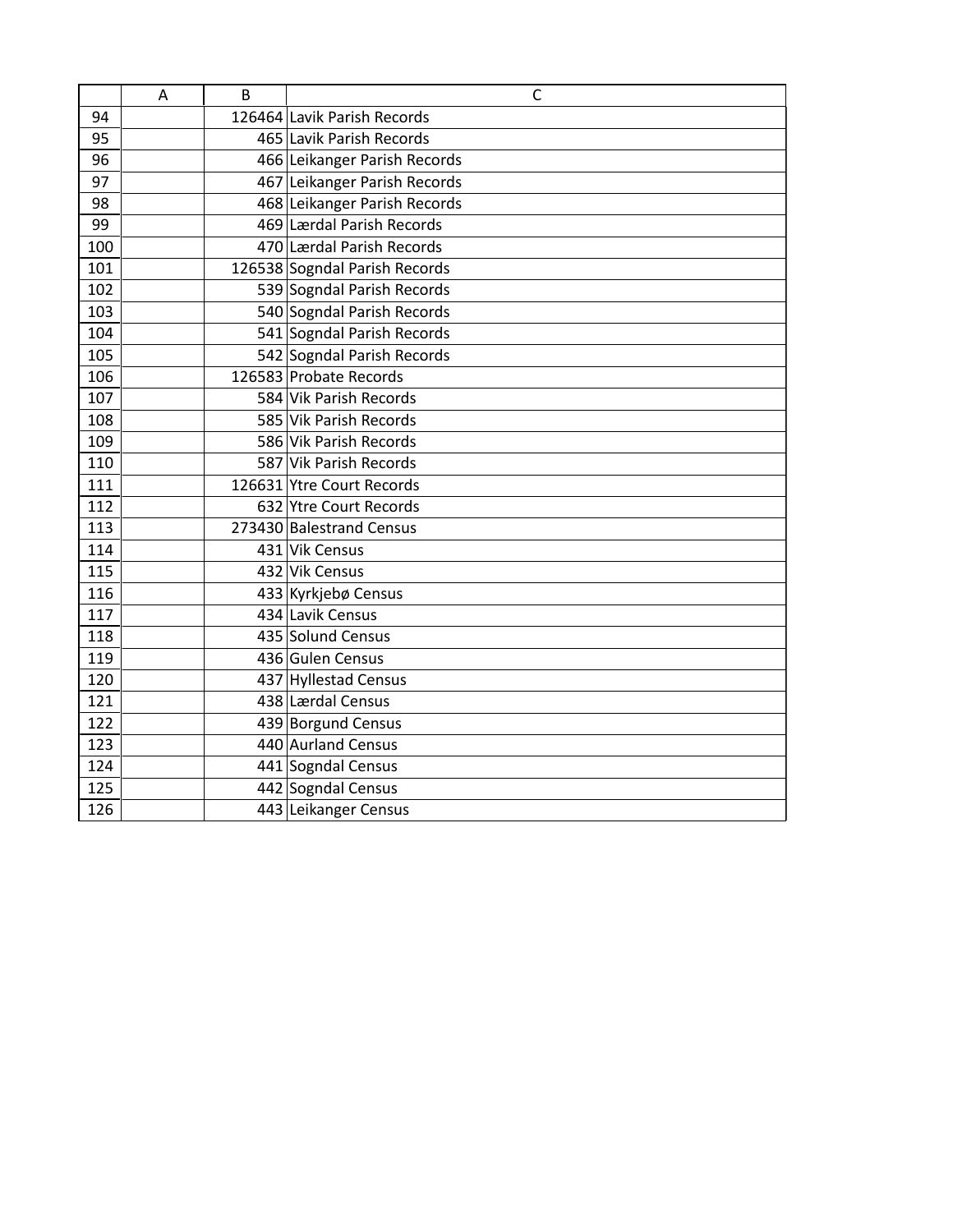|                | D                |  |  |
|----------------|------------------|--|--|
| $\overline{1}$ | Parish records   |  |  |
| $\overline{2}$ | 1854-1914        |  |  |
| 3              | 1738-1916        |  |  |
| 4              | 1782-1886        |  |  |
| 5              | 1897-1928        |  |  |
| 6              | 1858-1877        |  |  |
| $\overline{7}$ | 1860-1902        |  |  |
| 8              | 1860-1921        |  |  |
| 9              | 1847-1914        |  |  |
| 10             | 1834-1934        |  |  |
| 11             | 1734-1775        |  |  |
| 12             | 852-1916-1923    |  |  |
| 13             |                  |  |  |
| 14             | 1866-1924        |  |  |
| 15             |                  |  |  |
| 16             |                  |  |  |
| 17             |                  |  |  |
| 18             |                  |  |  |
| 19             |                  |  |  |
| 20             | 1845             |  |  |
| 21             | 1815, 1825, 1835 |  |  |
| 22             | 1880-1916        |  |  |
| 23             |                  |  |  |
| 24             | 1903-1928        |  |  |
|                |                  |  |  |
| 25             |                  |  |  |
| 26             | 1887-1929        |  |  |
|                |                  |  |  |
|                | See Listing for  |  |  |
| 27             | other Items      |  |  |
| 28             | 1845 Census      |  |  |
| 29             | 1680-1728        |  |  |
| 30             | 1729-1788        |  |  |
| 31             | 1788-1808        |  |  |
| 32             |                  |  |  |
| 33             | 1826-1847        |  |  |
| 34             | 1844-1893        |  |  |
| 35             | 1717-1834        |  |  |
| 36             | 1834-1854        |  |  |
| 37             | 1866-1906        |  |  |
| 38             | 1853-1900        |  |  |
| 39             | 1706-1733        |  |  |
| 40             | 1776-1844        |  |  |
| 41             | 1853-1885        |  |  |
| 42             | 1716-1821        |  |  |
| 43             | 1821-1853        |  |  |
| 44             | 1868-1901        |  |  |
| 45             | 1853-1880        |  |  |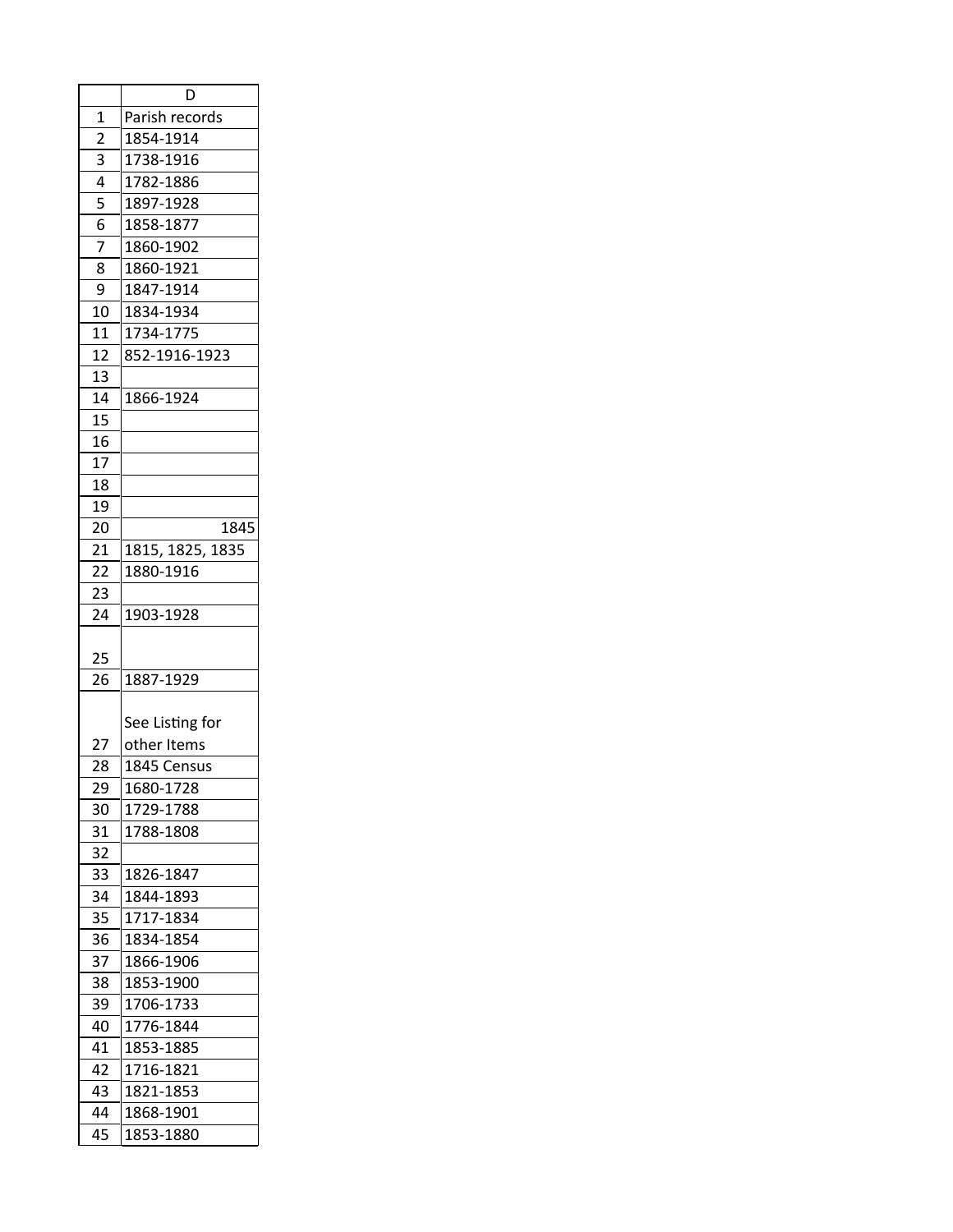|    | D              |      |
|----|----------------|------|
| 46 | 1664-1666      |      |
| 47 | 1664-1666      |      |
| 48 |                | 1701 |
| 49 | 1664-1666      |      |
| 50 | 1664-1666      |      |
| 51 |                | 1801 |
| 52 |                | 1865 |
| 53 |                | 1865 |
| 54 | 1648-1682      |      |
| 55 | 1682-1697      |      |
| 56 | 1733-1848      |      |
| 57 |                | 1926 |
| 58 | 1781-1821      |      |
| 59 | 1821-1841      |      |
| 60 |                |      |
| 61 |                | 1865 |
| 62 | 1727-1784      |      |
| 63 | 1853-1920      |      |
| 64 | 1878-1924      |      |
| 65 | 1791-1881      |      |
| 66 | 1792-1918      |      |
| 67 | 1835-1886      |      |
| 68 | 1861-1904      |      |
| 69 | 1886-1915-1876 |      |
| 70 | 1864-1906      |      |
| 71 | 1864-1881      |      |
| 72 | 1845-1901      |      |
| 73 | 1845-1878      |      |
| 74 | 1834-1900      |      |
| 75 | 1848-1858      |      |
| 76 | 1859-1869      |      |
| 77 | 1852-1873      |      |
| 78 | 1849-1900      |      |
| 79 | 1843-1900      |      |
| 80 | 1852-1868      |      |
| 81 | 1841-1859      |      |
| 82 | 1860-1870      |      |
| 83 | 1850-1877      |      |
| 84 | 1847-1859      |      |
| 85 | 1846-1865      |      |
| 86 | 1878-1900      |      |
| 87 |                | 1887 |
| 88 |                | 1875 |
| 89 |                | 1875 |
| 90 |                | 1875 |
| 91 |                | 1875 |
| 92 | 1874-1900      |      |
| 93 |                | 1932 |
|    |                |      |